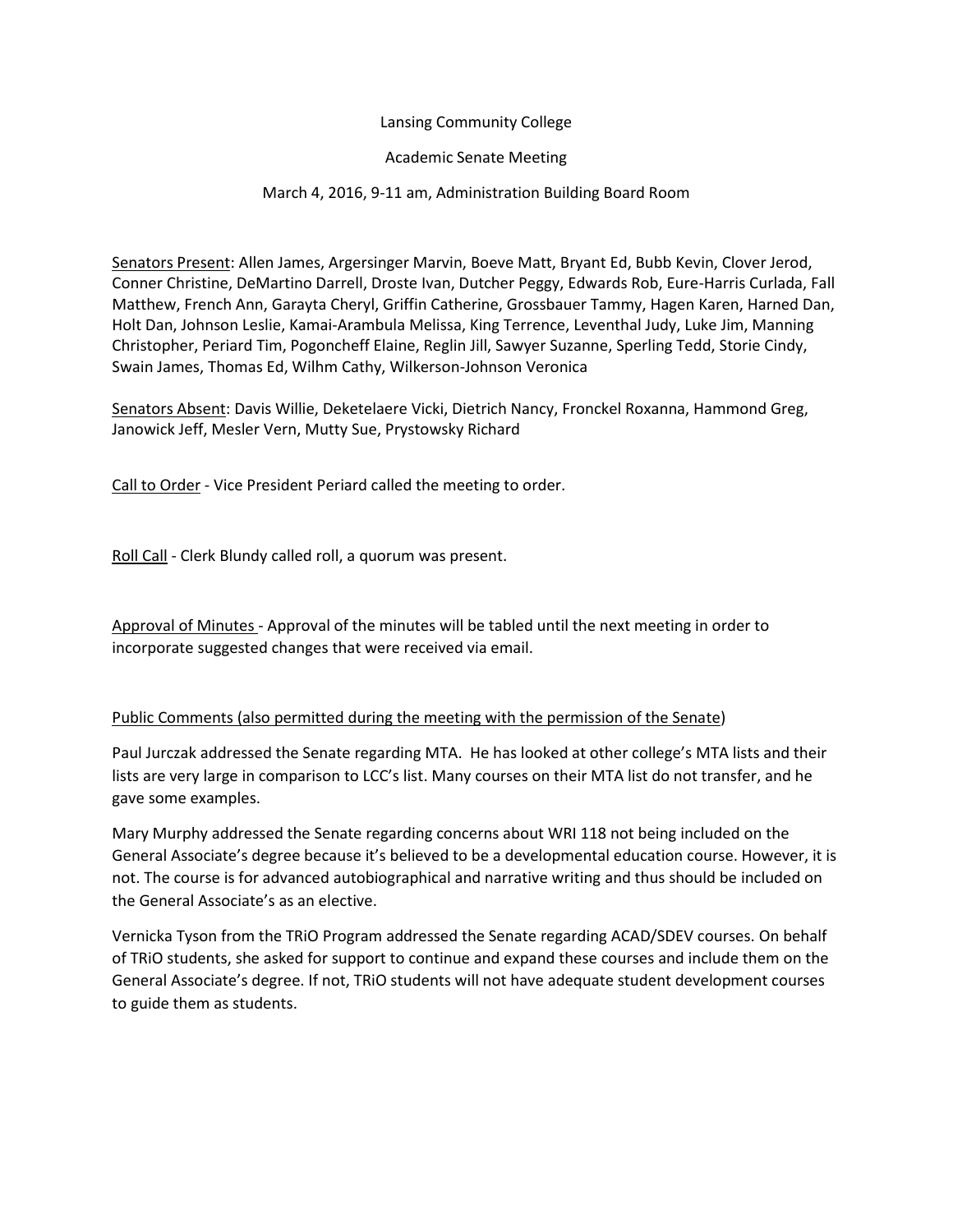#### President's Report

Vice President Tim Periard shared that the Provost and Academic Affairs have indicated that the MTA criteria stating that a course must transfer to 4 of the 7 institutions (listed on the form), would not be enforced this go around; however, the standard of the prerequisite will be enforced. That is, a prerequisite in the same discipline that is already MTA, the course ahead of it will not be considered MTA because the student has already satisfied MTA in that category. If a student tests into a higher course immediately, then that course would be MTA. There was discussion and concerns expressed. Vice President Periard indicated there will be more information coming out of the Academic Affairs office. He also thanked the Provost for working with faculty to help address some concerns faculty have with the new MTA criteria.

Vice President Periard announced that on March 11 from 7:30 -9:00 a.m., Dr. Kay McClenney, a higher education consultant, will be here to talk about our student success initiatives, Operation 100%, Guided Pathways, etc. All senators are invited, please RSVP to Brittney Villarreal in the President's Office.

Vice President Periard indicated that there has been a recommendation to hold a Senate meeting at West Campus. He reported that rooms are not available at West Campus for the rest of this semester, therefore we will try for fall semester 2016.

New Starcards in A&S – Vice President Periard reminded folks that faculty will need a new Star Card to get into the A&S building and offices upon return (or shortly after) from spring break. Your dean will sign the appropriate form to give you access to buildings/office area, etc. Doors will be re-cored so keys will no longer work. Please be sure to check with your department office or Dean's office to fill out the appropriate form to take to Parking and ID Services to get your new Star Card.

Secretary Chris Manning gave an Academic Senate elections update. The election will start no later than March 18 and folks will have until April 1 for voting. If you are running unopposed, there will still be ballots. The election team is also working on orientation for new senators, an update will be provided at the March 18 meeting.

Provost's Report – Provost Prystowsky is unable to be at the Senate meeting today due to an all-day HLC CQR Site Visit Preparation meeting with Dr. Linnea Stenson, our HLC coach/consultant.

### Discussion items

D2L Common Welcome Announcement Update:

Chris Richards from eLearning demonstrated what the D2L announcement page template will look like, and he distributed a Q&A handout. He indicated that this does not replace the welcome announcement for your course, rather, it provides a quick reference for students to get information on the course when they log into the "content" portion of the "course information" section. It is intended to be a template for you to edit if you wish to customize. It was recommended to remind students this site is not to be confused with the syllabus information, they should still review and refer to the syllabus--you could even provide a link to the syllabus from this content page.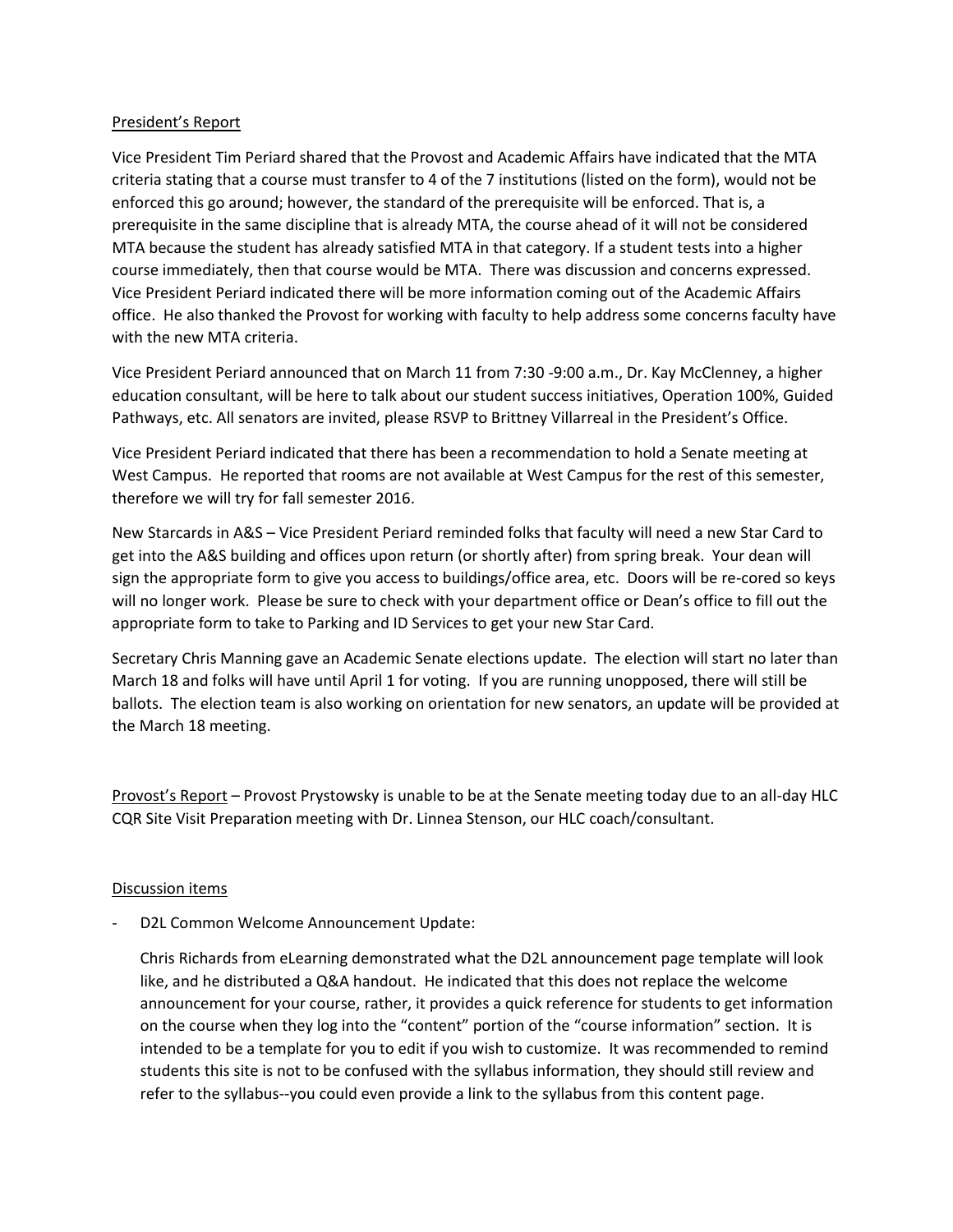Vice President Periard indicated the announcement page will be implemented this summer, and to watch for more information soon.

- Guided Pathways Presentation/Update

Senator Christine Conner gave an update on the AACC Pathways Institute #1 that a team from LCC attended. This was the first of 6 institutes we are required to attend as part of the grant.

Senator Conner shared the pathways map recently completed by the Fashion faculty. She gave an overview of the certificates and degrees available for Fashion, and the MTA and Core requirements. She showed how the pathways look for the 2 year programs--one for transfer and one for nontransfer. There were challenges because the program is small and not all the courses are available every semester. Changes will take place based on changing MTA course requirements.

**Program's guided pathway maps are due by May 1.** These pathways should be built for the best case, fulltime, college-ready student. That said, each student will have their own academic pathways map that they will build from the "best case" program pathways map, customized according to their own personal situation.

There was much discussion. Faculty are concerned about enrollment in the courses they teach, based upon what course is selected for a program pathway. Faculty hope that the processes for choosing courses for pathways are not subjective and faculty are given enough time to meet with other programs/departments to discuss appropriate courses. There were concerns expressed about limiting students' choices and how we are going to handle substitutions/waivers in the future. Senator Jim Luke expressed concern about the structure of how this is being approached, there are 3 buckets--MTA, required for major, and electives. He indicated there is another layer in there for business schools-what they require does not fit in one of those buckets.

Vice President Periard asked who is going to make the Program Maps for the new transfer degrees (AA and AS). Public Member Rafeeq McGiveron indicated that these degrees may not be developed into maps but instead stay as Curriculum Guides due to the many different choices for students in these degrees.

Senator Conner offered to hold additional Guided Pathways meeting(s) to further discuss these issues.

- Online Instruction Mentoring Discussion

In the interest of time, Senator Leslie Johnson gave a quick presentation regarding the Online Instruction Mentoring Program. The Online learning committee addressed issues and recommendations from the Kinney Report from April 2014. Instructors who want to teach online need to complete the Teaching Online Certification (TOC) course. The eventual goal is that all online faculty will go through the mentoring program. The presentation is available in the Academic